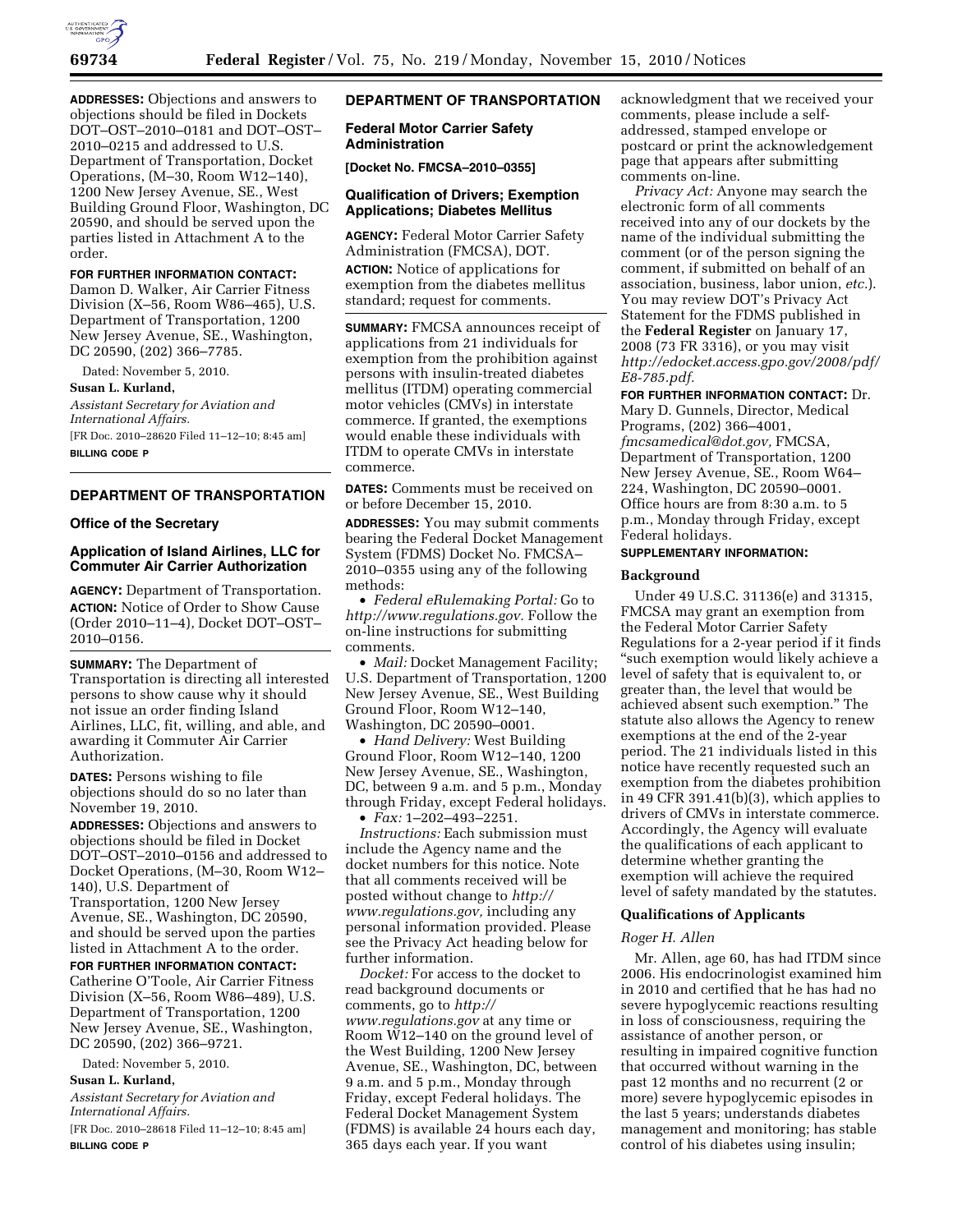and is able to drive a CMV safely. Mr. Allen meets the requirements of the vision standard at 49 CFR 391.41(b)(10). His optometrist examined him in 2010 and certified that he does not have diabetic retinopathy. He holds a Class A Commercial Driver's License (CDL) from North Carolina.

## *Thomas H. Baalmann*

Mr. Baalmann, 66, has had ITDM since 2008. His endocrinologist examined him in 2010 and certified that he has had no severe hypoglycemic reactions resulting in loss of consciousness, requiring the assistance of another person, or resulting in impaired cognitive function that occurred without warning in the past 12 months and no recurrent (2 or more) severe hypoglycemic episodes in the last 5 years; understands diabetes management and monitoring; has stable control of his diabetes using insulin; and is able to drive a CMV safely. Mr. Baalmann meets the requirements of the vision standard at 49 CFR 391.41(b)(10). His ophthalmologist examined him in 2010 and certified that he does not have diabetic retinopathy. He holds a Class A CDL from Kansas.

#### *Jerry A. Barber*

Mr. Barber, 65, has had ITDM since 2010. His endocrinologist examined him in 2010 and certified that he has had no severe hypoglycemic reactions resulting in loss of consciousness, requiring the assistance of another person, or resulting in impaired cognitive function that occurred without warning in the past 12 months and no recurrent (2 or more) severe hypoglycemic episodes in the last 5 years; understands diabetes management and monitoring; has stable control of his diabetes using insulin; and is able to drive a CMV safely. Mr. Barber meets the requirements of the vision standard at 49 CFR 391.41(b)(10). His optometrist examined him in 2010 and certified that he does not have diabetic retinopathy. He holds a Class A CDL from New York.

#### *Robert V. Boltz*

Mr. Boltz, 63, has had ITDM since 2009. His endocrinologist examined him in 2010 and certified that he has had no severe hypoglycemic reactions resulting in loss of consciousness, requiring the assistance of another person, or resulting in impaired cognitive function that occurred without warning in the past 12 months and no recurrent (2 or more) severe hypoglycemic episodes in the last 5 years; understands diabetes management and monitoring; has stable control of his diabetes using insulin; and is able to drive a CMV safely. Mr.

Boltz meets the requirements of the vision standard at 49 CFR 391.41(b)(10). His ophthalmologist examined him in 2010 and certified that he does not have diabetic retinopathy. He holds a Class A CDL from Pennsylvania.

#### *Julie A. Brandvold*

Ms. Brandvold, 43, has had ITDM since 2005. Her endocrinologist examined her in 2010 and certified that she has had no severe hypoglycemic reactions resulting in loss of consciousness, requiring the assistance of another person, or resulting in impaired cognitive function that occurred without warning in the past 12 months and no recurrent (2 or more) severe hypoglycemic episodes in the last 5 years; understands diabetes management and monitoring; has stable control of her diabetes using insulin; and is able to drive a CMV safely. Ms. Brandvold meets the requirements of the vision standard at 49 CFR 391.41(b)(10). Her optometrist examined her in 2010 and certified that she does not have diabetic retinopathy. She holds a Class D operator's license from North Dakota.

#### *Richard E. Crum*

Mr. Crum, 60, has had ITDM since 2007. His endocrinologist examined him in 2010 and certified that he has had no severe hypoglycemic reactions resulting in loss of consciousness, requiring the assistance of another person, or resulting in impaired cognitive function that occurred without warning in the past 12 months and no recurrent (2 or more) severe hypoglycemic episodes in the last 5 years; understands diabetes management and monitoring; has stable control of his diabetes using insulin; and is able to drive a CMV safely. Mr. Crum meets the requirements of the vision standard at 49 CFR 391.41(b)(10). His ophthalmologist examined him in 2010 and certified that he has stable nonproliferative diabetic retinopathy. He holds a Class A CDL from Illinois.

#### *Marc A. Cunningham*

Mr. Cunningham, 31, has had ITDM since 1987. His endocrinologist examined him in 2010 and certified that he has had no severe hypoglycemic reactions resulting in loss of consciousness, requiring the assistance of another person, or resulting in impaired cognitive function that occurred without warning in the past 12 months and no recurrent (2 or more) severe hypoglycemic episodes in the last 5 years; understands diabetes management and monitoring; has stable control of his diabetes using insulin; and is able to drive a CMV safely. Mr.

Cunningham meets the requirements of the vision standard at 49 CFR 391.41(b)(10). His optometrist examined him in 2010 and certified that he does not have diabetic retinopathy. He holds a Class D operator's license from North Dakota.

#### *Terry D. Cunningham*

Mr. Cunningham, 58, has had ITDM since 2004. His endocrinologist examined him in 2010 and certified that he has had no severe hypoglycemic reactions resulting in loss of consciousness, requiring the assistance of another person, or resulting in impaired cognitive function that occurred without warning in the past 12 months and no recurrent (2 or more) severe hypoglycemic episodes in the last 5 years; understands diabetes management and monitoring; has stable control of his diabetes using insulin; and is able to drive a CMV safely. Mr. Cunningham meets the requirements of the vision standard at 49 CFR 391.41(b)(10). His optometrist examined him in 2010 and certified that he does not have diabetic retinopathy. He holds a Class A CDL from Ohio.

## *William S. Dawson*

Mr. Dawson, 42, has had ITDM since 2010. His endocrinologist examined him in 2010 and certified that he has had no severe hypoglycemic reactions resulting in loss of consciousness, requiring the assistance of another person, or resulting in impaired cognitive function that occurred without warning in the past 12 months and no recurrent (2 or more) severe hypoglycemic episodes in the last 5 years; understands diabetes management and monitoring; has stable control of his diabetes using insulin; and is able to drive a CMV safely. Mr. Dawson meets the requirements of the vision standard at 49 CFR 391.41(b)(10). His ophthalmologist examined him in 2010 and certified that he does not have diabetic retinopathy. He holds a Class A CDL from North Carolina.

## *Dean A. Dalessandro*

Mr. Dalessandro, 55, has had ITDM since 2007. His endocrinologist examined him in 2010 and certified that he has had no severe hypoglycemic reactions resulting in loss of consciousness, requiring the assistance of another person, or resulting in impaired cognitive function that occurred without warning in the past 12 months and no recurrent (2 or more) severe hypoglycemic episodes in the last 5 years; understands diabetes management and monitoring; has stable control of his diabetes using insulin; and is able to drive a CMV safely. Mr.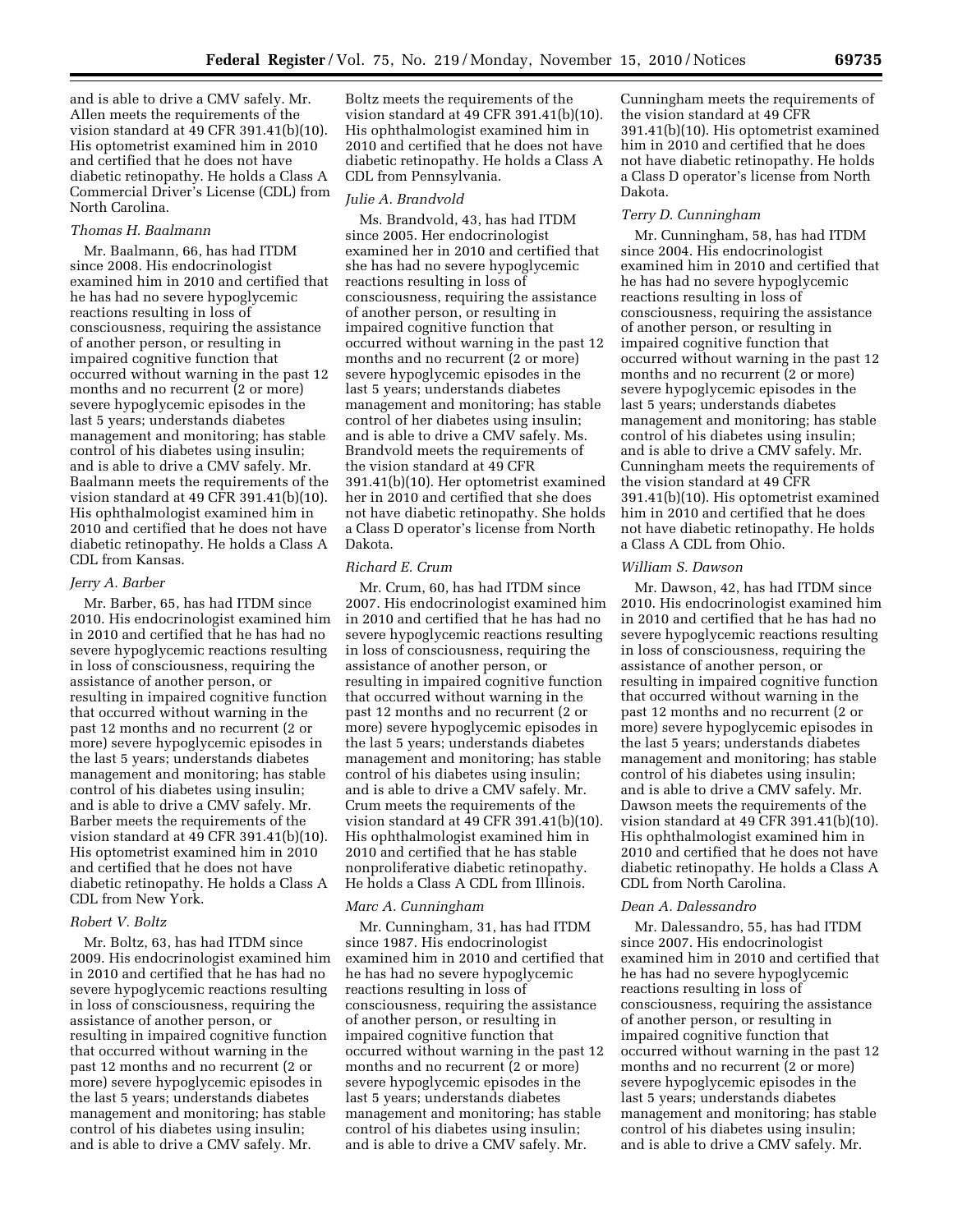Dalessandro meets the requirements of the vision standard at 49 CFR 391.41(b)(10). His optometrist examined him in 2010 and certified that he does not have diabetic retinopathy. He holds a Class A CDL from Massachusetts.

#### *Albert H. Feldt*

Mr. Feldt, 49, has had ITDM since 2009. His endocrinologist examined him in 2010 and certified that he has had no severe hypoglycemic reactions resulting in loss of consciousness, requiring the assistance of another person, or resulting in impaired cognitive function that occurred without warning in the past 12 months and no recurrent (2 or more) severe hypoglycemic episodes in the last 5 years; understands diabetes management and monitoring; has stable control of his diabetes using insulin; and is able to drive a CMV safely. Mr. Feldt meets the requirements of the vision standard at 49 CFR 391.41(b)(10). His optometrist examined him in 2010 and certified that he does not have diabetic retinopathy. He holds a Class A CDL from Missouri.

# *Christopher J. Grause*

Mr. Grause, 32, has had ITDM since 2001. His endocrinologist examined him in 2010 and certified that he has had no severe hypoglycemic reactions resulting in loss of consciousness, requiring the assistance of another person, or resulting in impaired cognitive function that occurred without warning in the past 12 months and no recurrent (2 or more) severe hypoglycemic episodes in the last 5 years; understands diabetes management and monitoring; has stable control of his diabetes using insulin; and is able to drive a CMV safely. Mr. Grause meets the requirements of the vision standard at 49 CFR 391.41(b)(10). His optometrist examined him in 2010 and certified that he does not have diabetic retinopathy. He holds a Class A CDL from South Dakota.

# *Shannon A. Griffin*

Mr. Griffin, 23, has had ITDM since 2009. His endocrinologist examined him in 2010 and certified that he has had no severe hypoglycemic reactions resulting in loss of consciousness, requiring the assistance of another person, or resulting in impaired cognitive function that occurred without warning in the past 12 months and no recurrent (2 or more) severe hypoglycemic episodes in the last 5 years; understands diabetes management and monitoring; has stable control of his diabetes using insulin; and is able to drive a CMV safely. Mr. Griffin meets the requirements of the vision standard at 49 CFR 391.41(b)(10). His optometrist examined him in 2010

and certified that he does not have diabetic retinopathy. He holds a Class F operator's license from Missouri which allows him to drive any non-commercial vehicle except motorcycles.

## *Edward M. Houston*

Mr. Houston, 49, has had ITDM since 1992. His endocrinologist examined him in 2010 and certified that he has had no severe hypoglycemic reactions resulting in loss of consciousness, requiring the assistance of another person, or resulting in impaired cognitive function that occurred without warning in the past 12 months and no recurrent (2 or more) severe hypoglycemic episodes in the last 5 years; understands diabetes management and monitoring; has stable control of his diabetes using insulin; and is able to drive a CMV safely. Mr. Houston meets the requirements of the vision standard at 49 CFR 391.41(b)(10). His ophthalmologist examined him in 2010 and certified that he has stable nonproliferative diabetic retinopathy. He holds a Class B CDL from California.

# *John R. MacDougall*

Mr. MacDougall, 52, has had ITDM since 2002. His endocrinologist examined him in 2010 and certified that he has had no severe hypoglycemic reactions resulting in loss of consciousness, requiring the assistance of another person, or resulting in impaired cognitive function that occurred without warning in the past 12 months and no recurrent (2 or more) severe hypoglycemic episodes in the last 5 years; understands diabetes management and monitoring; has stable control of his diabetes using insulin; and is able to drive a CMV safely. Mr. MacDougall meets the requirements of the vision standard at 49 CFR 391.41(b)(10). His optometrist examined him in 2010 and certified that he does not have diabetic retinopathy. He holds a Class A CDL from Connecticut.

#### *Carlos E. Martinez*

Mr. Martinez, 61, has had ITDM since approximately 2006. His endocrinologist examined him in 2010 and certified that he has had no severe hypoglycemic reactions resulting in loss of consciousness, requiring the assistance of another person, or resulting in impaired cognitive function that occurred without warning in the past 12 months and no recurrent (2 or more) severe hypoglycemic episodes in the last 5 years; understands diabetes management and monitoring; has stable control of his diabetes using insulin; and is able to drive a CMV safely. Mr. Martinez meets the requirements of the vision standard at 49 CFR 391.41(b)(10).

His ophthalmologist examined him in 2010 and certified that he does not have diabetic retinopathy. He holds a Class D operator's license from Connecticut.

# *Matthew M. Rollins*

Mr. Rollins, 31, has had ITDM since 2010. His endocrinologist examined him in 2010 and certified that he has had no severe hypoglycemic reactions resulting in loss of consciousness, requiring the assistance of another person, or resulting in impaired cognitive function that occurred without warning in the past 12 months and no recurrent (2 or more) severe hypoglycemic episodes in the last 5 years; understands diabetes management and monitoring; has stable control of his diabetes using insulin; and is able to drive a CMV safely. Mr. Rollins meets the requirements of the vision standard at  $49$  CFR 391.41(b)(10). His optometrist examined him in 2010 and certified that he does not have diabetic retinopathy. He holds a Class B CDL from South Carolina.

#### *Shawn G. Sherman*

Mr. Sherman, 57, has had ITDM since 2000. His endocrinologist examined him in 2010 and certified that he has had no severe hypoglycemic reactions resulting in loss of consciousness, requiring the assistance of another person, or resulting in impaired cognitive function that occurred without warning in the past 12 months and no recurrent (2 or more) severe hypoglycemic episodes in the last 5 years; understands diabetes management and monitoring; has stable control of his diabetes using insulin; and is able to drive a CMV safely. Mr. Sherman meets the requirements of the vision standard at 49 CFR 391.41(b)(10). His optometrist examined him in 2010 and certified that he does not have diabetic retinopathy. He holds a Class A CDL from New York.

#### *Mark W. Shuff*

Mr. Shuff, 63, has had ITDM since 2010. His endocrinologist examined him in 2010 and certified that he has had no severe hypoglycemic reactions resulting in loss of consciousness, requiring the assistance of another person, or resulting in impaired cognitive function that occurred without warning in the past 12 months and no recurrent (2 or more) severe hypoglycemic episodes in the last 5 years; understands diabetes management and monitoring; has stable control of his diabetes using insulin; and is able to drive a CMV safely. Mr. Shuff meets the requirements of the vision standard at 49 CFR 391.41(b)(10). His optometrist examined him in 2010 and certified that he does not have